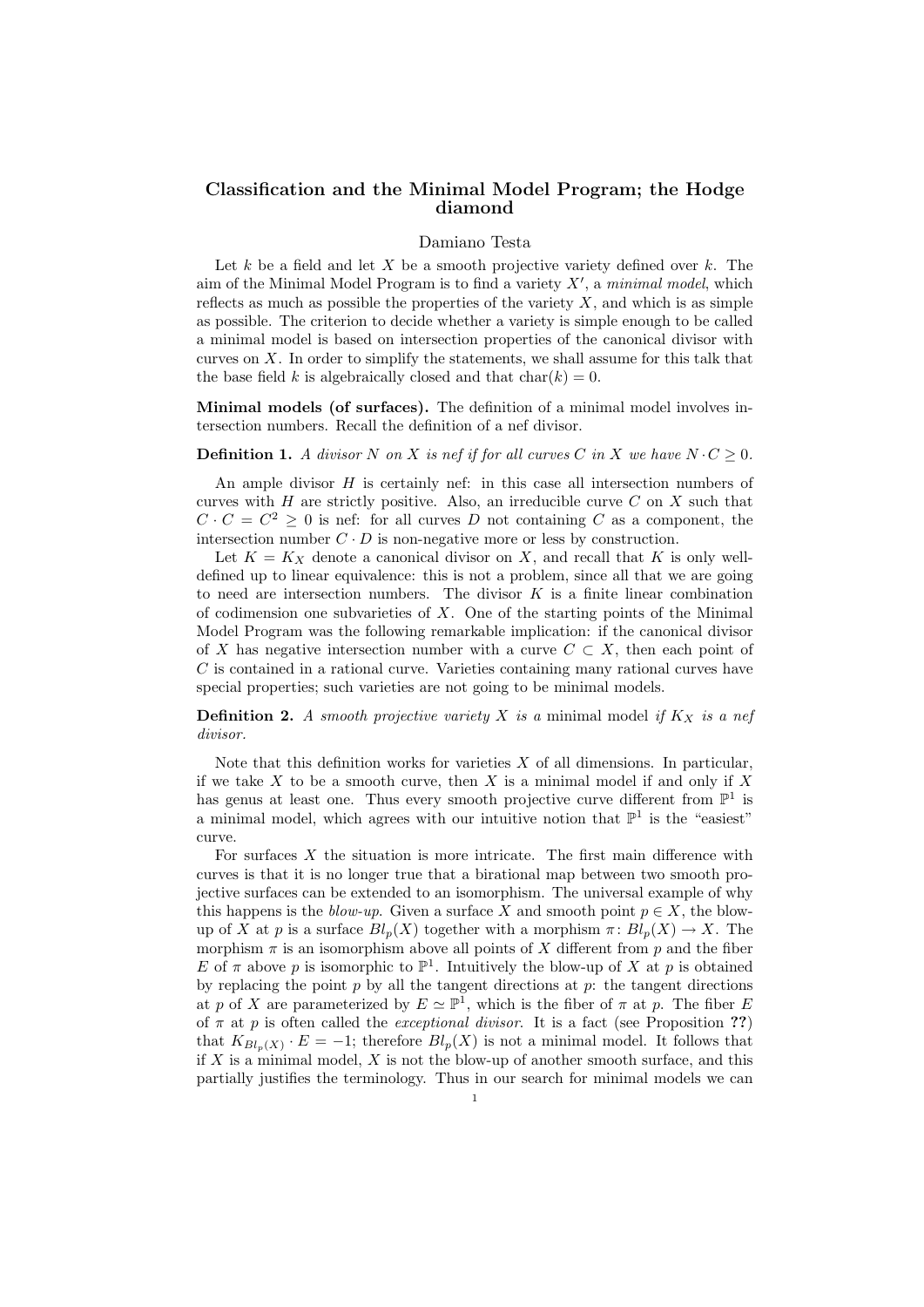restrict our attention to surfaces that are not blow-ups of smooth surfaces; such surfaces are classically called *minimal*.

**Theorem 3.** Suppose that  $X$  is a minimal surface that is not a minimal model: then either  $X \simeq \mathbb{P}^2$ , or X is ruled, that is there is a morphism b:  $X \to C$ , where C is a smooth curve and the fibers of b are isomorphic to  $\mathbb{P}^1$ .

The next theorem lists the minimal models of surfaces in increasing order of complexity, mentioning for each type the classical name of the corresponding surface. We give some further properties and some examples after the statement.

**Theorem 4.** Let  $X$  be a smooth projective surface and a minimal model (and hence also minimal).

- (1) Suppose that  $(K_X)^2 = 0$ .
	- If  $K_X$  is linearly equivalent to zero, then X is either an abelian surface or a K3 surface.
	- If  $K_X$  is numerically equivalent to zero, but not linearly equivalent to zero, then either  $X$  is an Enriques surface or  $X$  is a bielliptic surface.
	- If  $K_X$  is not numerically equivalent to zero, then X is an elliptic surface.
- (2) Suppose that  $(K_X)^2 > 0$ , then X is a surface of general type.

An abelian surface is a smooth projective variety together with the structure of an algebraic group, e.g. the Jacobian of a genus two curve. A K3 surface is a simplyconnected surface with trivial canonical divisor, e.g. a smooth quartic surface in  $\mathbb{P}^3$ . An Enriques surface is a quotient of a K3 surface by a fixed-point free involution. A bielliptic surface is a quotient of a product of two elliptic curves by some special finite group acting on both curves. An elliptic surface is a surface admitting a morphism to a curve, with genus one curves as general fibers.

**The Hodge diamond.** Given a variety X, let  $\Omega_X^p := \bigwedge^p \Omega_X$  the p-the exterior power of the sheaf of differential one-forms. The dimensions  $h^{p,q}$  of the vector spaces  $H^q(X, \Omega_X^p)$  are called the *Hodge numbers*. If X is a smooth projective variety defined over the complex numbers, then the singular cohomology C-vector spaces  $H^k(X, \mathbb{C})$  admit a direct sum decomposition

$$
H^k(X, \mathbb{C}) = \bigoplus_{p+q=k} H^q(X, \Omega^p_X)
$$

called the *Hodge decomposition*. If X has dimension n, then the Hodge numbers satisfy the identities

$$
h^{p,q} = h^{q,p}
$$

$$
h^{n-p,n-q} = h^{p,q}
$$

coming from the fact that  $H^q(X, \Omega_X^p) = \overline{H^p(X, \Omega_X^q)}$  and from Poincaré duality, respectively. Moreover we also have the identity

$$
e_{top}(X) = \sum_{p,q} (-1)^{p+q} h^{p,q}
$$

where  $e_{top}$  is the topological Euler characteristic of the topological space associated to  $X$ , with the induced Euclidean topology.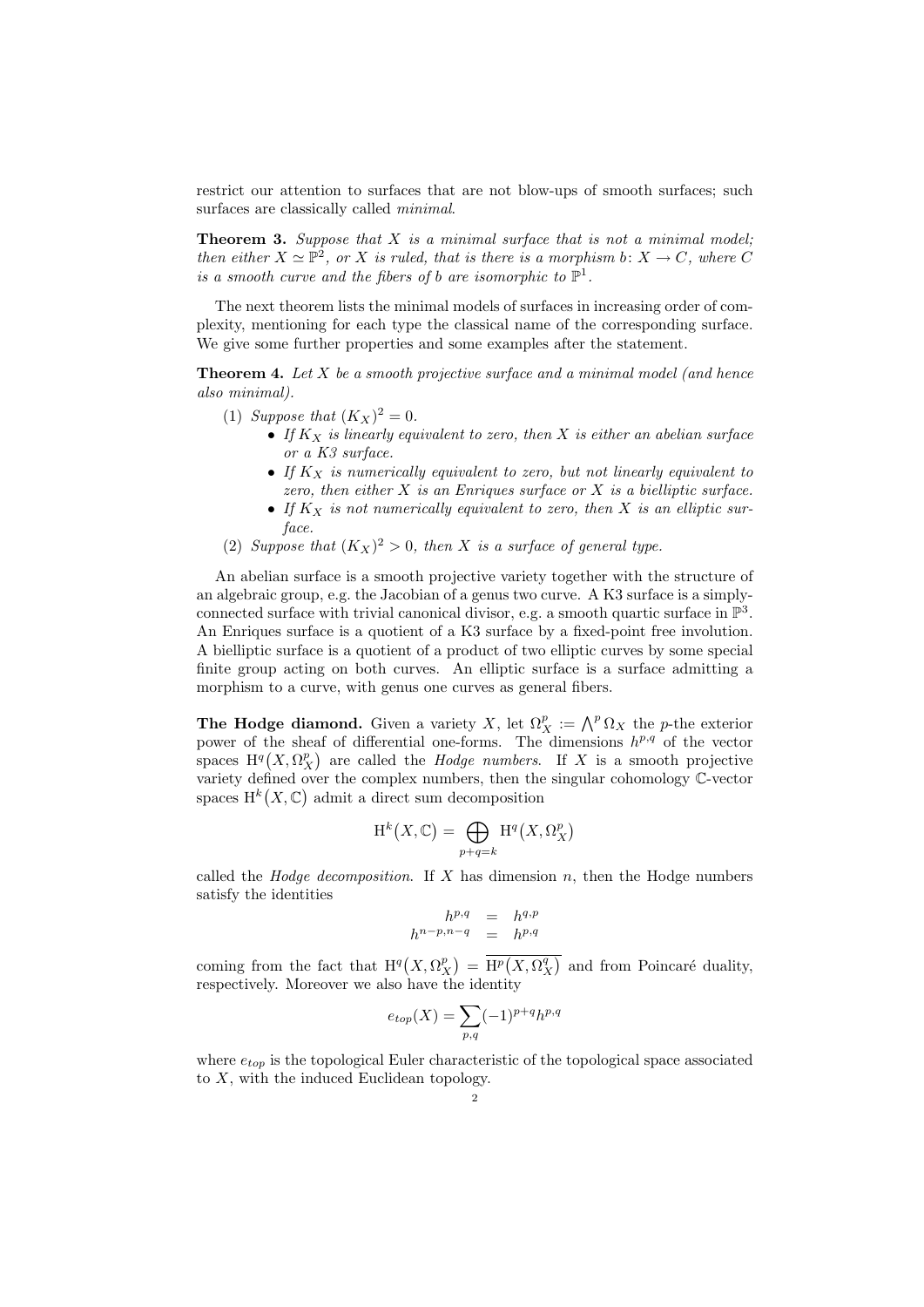Typically, the Hodge numbers are written in the following way:



which takes the name *Hodge diamond*, for obvious reasons! We have  $h^{0,0} = h^{n,n} =$ 1. For a surface the Hodge diamond is

$$
\begin{array}{ccc}\n & & h^{2,2} & & \\
h^{2,0} & & & h^{1,2} & \\
h^{1,0} & & & h^{0,1} & \\
h^{0,0} & & & h^{0,1} & \\
\end{array}
$$

where  $\chi(X, \mathcal{O}_X) = h^{0,0} - h^{0,1} + h^{0,2} = 1 - h^{0,1} + h^{0,2}$  is the Euler characteristic of the structure sheaf and  $p_a := h^{0,2} - h^{0,1}$  is the arithmetic genus.

**Smooth surfaces in**  $\mathbb{P}^3$ . Let  $X \subset \mathbb{P}^3$  be a smooth surface of degree d; we wish to determine the Hodge numbers of  $X$ . First, by one exercise of one of the previous lectures we know that  $h^{1,0} = 0$  and hence  $h^{0,1} = h^{2,1} = h^{1,2} = 0$ ; thus we have

$$
\begin{array}{ccc}\n & & 1 \\
 & 0 & & 0 \\
h^{0,2} & & h^{1,1} & & h^{0,2} \\
 & & 0 & & 0 \\
 & & 1 & & \n\end{array}
$$

To compute the remaining two Hodge numbers we are going to compute  $\chi(X, \mathcal{O}_X)$ and  $e_{top}(X)$ .

The Euler characteristic  $\chi(X, \mathcal{O}_X)$  is the evaluation at  $n = 0$  of the Hilbert polynomial  $\chi(X, \mathcal{O}_X(n))$ , which, for n large enough, coincides with the dimension of the degree n part of the graded ring  $k[X_0, X_1, X_2, X_3]/(F)$ , where  $X_0, X_1, X_2, X_3$ are homogeneous coordinates on  $\mathbb{P}^3$  and F is a non-zero homogeneous polynomial of degree  $d$ , vanishing along  $X$ . The space of homogeneous polynomials of degree  $n$ in  $\mathbb{P}^3$  has dimension  $\binom{n+3}{3}$ . The dimension of the space of polynomials of degree n vanishing along X has dimension  $\binom{n+3-d}{3}$ , since such polynomials are exactly the multiples of F. Thus the homogeneous part of degree n of  $k[X_0, X_1, X_2, X_3]/(F)$ has dimension

$$
\binom{n+3}{3} - \binom{n+3-d}{3} = \frac{1}{2}dn^2 + \frac{1}{2}(4d - d^2)n + \frac{1}{6}(d^3 - 6d^2 + 11d)
$$

for  $n \geq d$ . Since the expression on the right of the last equation is a polynomial, it is the Hilbert polynomial of  $X \subset \mathbb{P}^3$ ; evaluating at  $n = 0$  and subtracting one we find  $h^{0,2} = \binom{d-1}{3}$ .

To compute the topological Euler characteristic of  $X$ , we shall follow two strategies: the first uses an identity called Noether's formula; the second uses Chern classes.